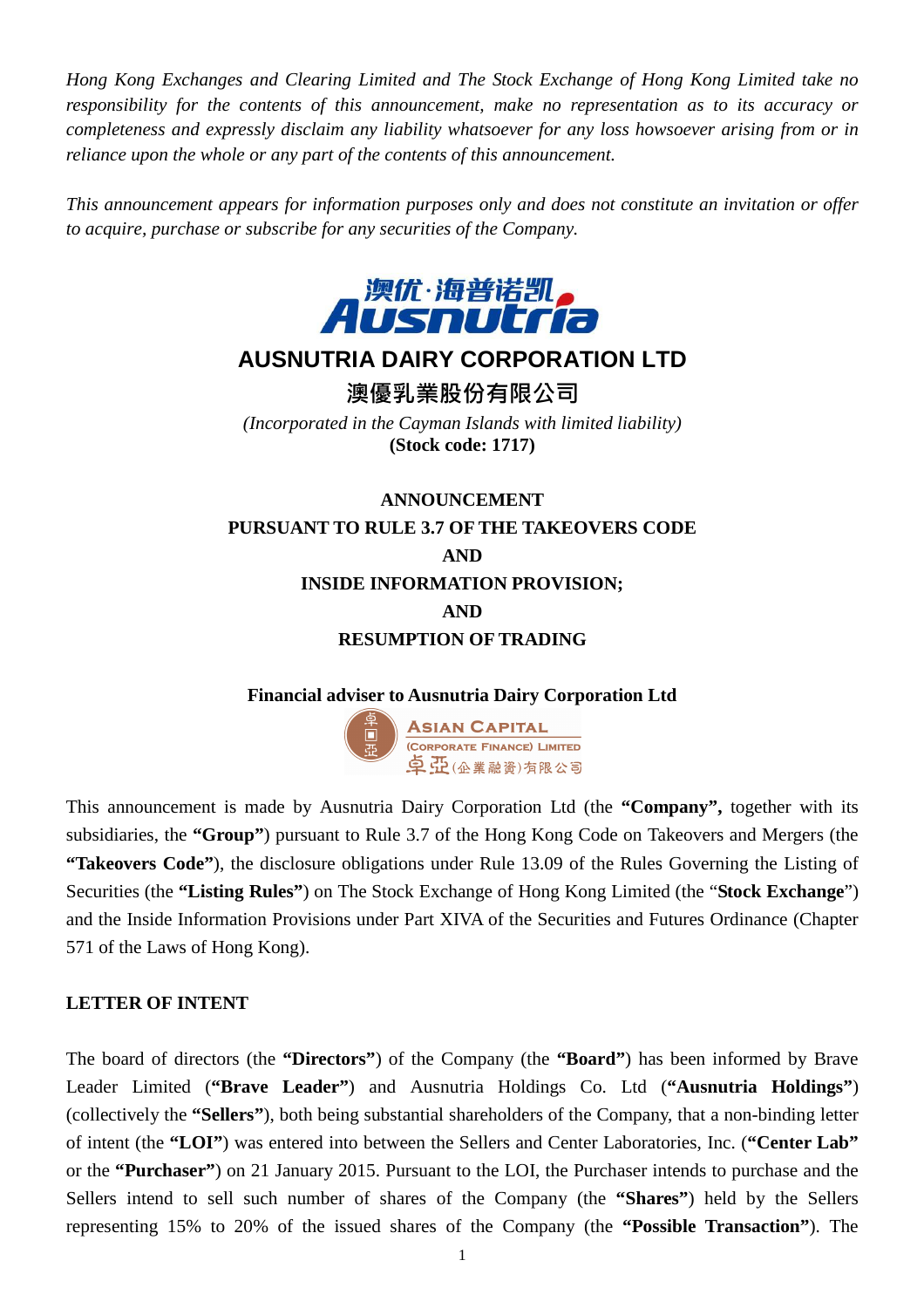indicative purchase price per Share for the Possible Transaction is HK\$3.00 or above. The details of the split of shareholding between the Sellers and the purchase price per Share will ultimately be determined by the parties to the formal agreement to be entered into in respect of the Possible Transaction (the **"SPA"**). Further announcement will be made to inform the shareholders of the Company (the "**Shareholders**") the above matters when the SPA is entered into.

If the Possible Transaction materialises, the SPA is to be entered into on or before 15 May 2015 and, in any event, no later than 31 May 2015 (or such later date as the parties may agree). Further, prior to the completion of the Possible Transaction, the Sellers will be reorganised so that Mr. Yan Weibin (**"Mr. Yan"**), the current executive Director and chairman of the Company, will receive from the Sellers such number of shares in the Company as representing his effective interests in the Company held through the Sellers and he will cease to have any interest in the Sellers (the "**Reorganization**"). Mr. Yan is currently a shareholder of each of the Sellers. The Sellers do not have any plans on the remaining Shares if the LOI materialises and, other than Mr. Yan who will cease to be a shareholder of each of the Sellers after the Reorganization, the remaining shareholders of the Sellers do not have any plan regarding their respective shareholding in the Company.

The details of the Reorganization have not yet been finalized, and the Reorganization may be carried out through a share swap, a distribution in species or capital reduction by the Sellers, an acquisition of the Shares by Mr. Yan from the Sellers, or a combination of the above. The Company will make further announcement(s) to disclose the relevant details when appropriate.

The Sellers have also informed the Company that the Sellers and the Purchaser have not reached any legally binding agreement in respect of the Possible Transaction nor have the parties reached any agreement on the exact number of Shares that may be acquired by the Purchaser from the Sellers under the Possible Transaction.

The Company has also been informed that the discussions in respect of the Possible Transaction are still in progress and the Possible Transaction may or may not proceed. The Possible Transaction, if it materialises, may or may not result in the Purchaser acquiring such number of Shares from the Sellers resulting in the Purchaser and parties acting in concert with it holding 30% or more of the issued Shares. In the event that following completion of the Possible Transaction, the Purchaser and parties acting in concert with it hold in aggregate 30% or more of the issued Shares, the Purchaser is required to make a mandatory offer for all the Shares (other than those already owned or agreed to be acquired by the Purchaser or parties acting in concert with it) in accordance with Rule 26.1 of the Takeovers Code.

Pursuant to the LOI, the Purchaser agrees to pay Ausnutria Holdings a refundable earnest money of HK\$60.0 million within seven days of the LOI. The Purchaser and the Sellers further agree that if either the Purchaser or any of the Sellers fails to sign and complete the SPA on or before 31 May 2015 (or such later date as the parties may agree) in accordance with their respective obligations stated in the SPA, the party in default shall pay the party(ies) not in default a break fee, or a reverse break fee, of HK\$6 million.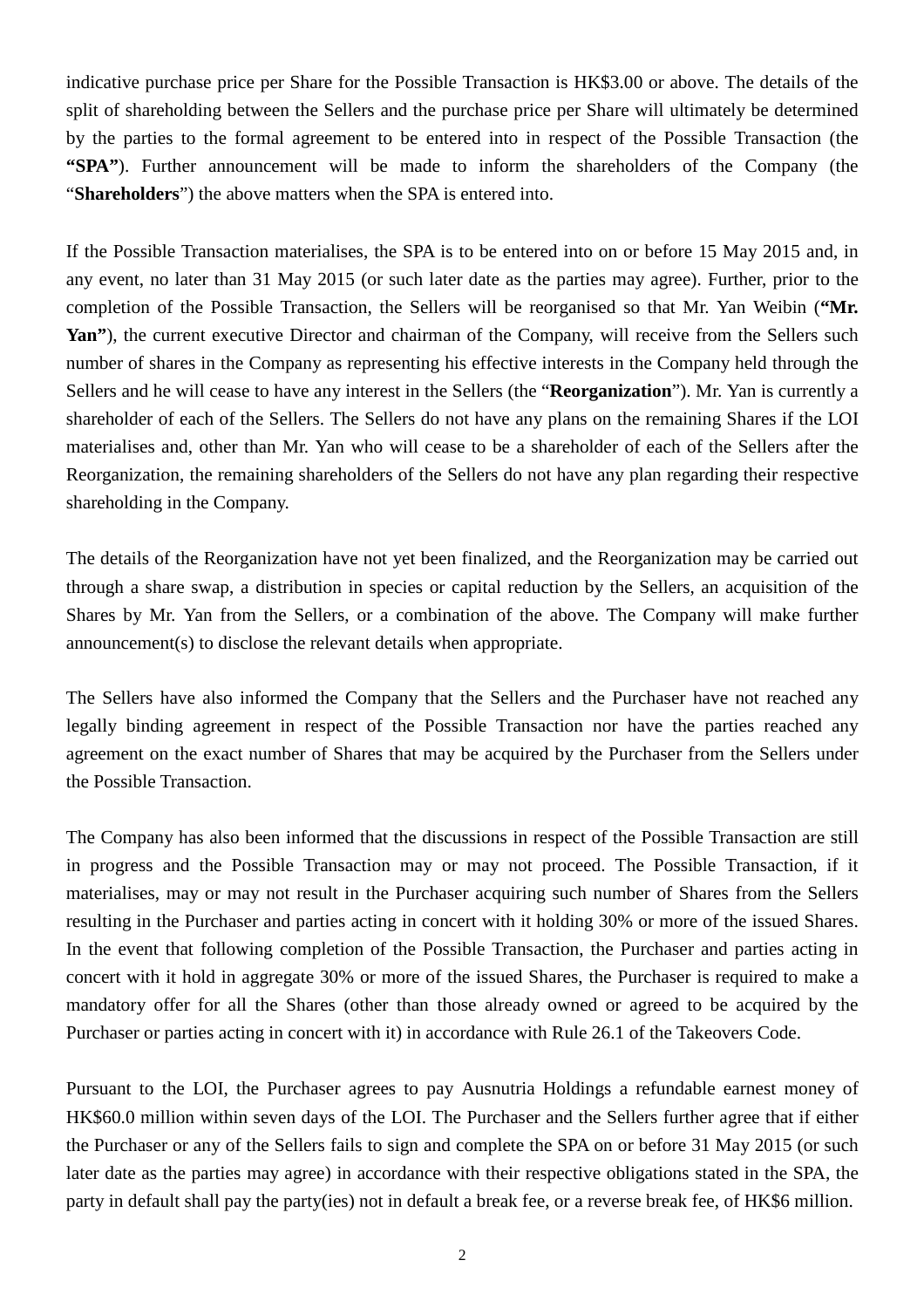#### **INFORMATION ON THE PURCHASER**

Center Lab was founded in 1959 and is a limited liability company incorporated under the laws of Taiwan. The shares of Center Lab have been listed on the GreTai Securities Market in Taiwan since 2003. Center Lab is an industrial biotechnological company which specializes in manufacturing liquid oral drugs including capsule and tablet formulations for infants, children, the elderly and special care patients. Mr. Lin Jung-chin (**"Mr. Lin"**), an executive Director, is the chairman of Center Lab and the largest shareholder of Center Lab through his holdings of approximately 13.07% equity interests (direct and indirect) in Center Lab. The remaining 86.93% of issued shares of Center Lab are held as to 5.24% by the directors of Center Lab, 12.46% by a substantial shareholder of Center Lab (as defined under the Listing Rules) and 69.23% by the public shareholders.

Center Lab and BioEngine Capital Inc. ("**BioEngine**"), a non-wholly owned subsidiary of Center Lab, agreed to acquire a total of 255,026,450 Shares, representing approximately 25.84% of the issued share capital of the Company, from All Harmony International Limited ("**All Harmony**") and Brave Leader, one of the Sellers, pursuant to a sale and purchase agreement dated 11 November 2014 and completion of this transaction took place on 12 December 2014. Details of this transaction are set out in the announcements of the Company dated 12 November 2014 and 12 December 2014.

#### **CHANGES IN THE SHAREHOLDING STRUCTURE OF THE COMPANY**

For illustrative purpose only, the table below sets forth the changes in the shareholding structure of the Company arising from the Reorganization (assuming Mr. Yan receives 86,805,450 Shares from the Reorganization) and immediately after the completion of the Possible Transaction (assuming (i) 15% of the issued Shares; or (ii) 20% of the issued Shares is transacted):-

|                                   |                                        |                | Upon the completion<br>of the<br>Reorganization |                | Upon the completion<br>of the Reorganization<br>and 15% of the<br><b>Shares is transacted</b> |                | Upon the completion<br>of the Reorganization<br>and 20% of the<br><b>Shares is transacted</b> |                |
|-----------------------------------|----------------------------------------|----------------|-------------------------------------------------|----------------|-----------------------------------------------------------------------------------------------|----------------|-----------------------------------------------------------------------------------------------|----------------|
|                                   | As at the date of this<br>announcement |                |                                                 |                |                                                                                               |                |                                                                                               |                |
|                                   |                                        |                |                                                 |                |                                                                                               |                |                                                                                               |                |
|                                   |                                        | Number Approx. |                                                 | Number Approx. |                                                                                               | Number Approx. |                                                                                               | Number Approx. |
|                                   | of Shares                              | $\%$           | of Shares                                       | $\%$           | of Shares                                                                                     | $\%$           | of Shares                                                                                     | $\%$           |
| Center Lab                        | 134,977,075                            | 13.68          | 134,977,075                                     | 13.68          | 283,003,525                                                                                   | 28.68          | 332, 345, 675                                                                                 | 33.68          |
| BioEngine <sup>(Note 1)</sup>     | 123,355,375                            | 12.50          | 123,355,375                                     | 12.50          | 123,355,375                                                                                   | 12.50          | 123,355,375                                                                                   | 12.50          |
| <b>BioEngine Technology</b>       |                                        |                |                                                 |                |                                                                                               |                |                                                                                               |                |
| Development Inc. (Note 1)         | 9,864,000                              | 1.00           | 9,864,000                                       | 1.00           | 9,864,000                                                                                     | 1.00           | 9,864,000                                                                                     | 1.00           |
| Ms. Lin O, Li-Chu (Note 2)        | 498,000                                | 0.05           | 498,000                                         | 0.05           | 498,000                                                                                       | 0.05           | 498,000                                                                                       | 0.05           |
| Mr. Lin Wei-Hsuan (Note 3)        | 260,000                                | 0.03           | 260,000                                         | 0.03           | 260,000                                                                                       | 0.03           | 260,000                                                                                       | 0.03           |
| Sub-total of Center Lab and       |                                        |                |                                                 |                |                                                                                               |                |                                                                                               |                |
| parties acting in concert with it | 268,954,450                            | 27.26          | 268,954,450                                     | 27.26          | 416,980,900                                                                                   | 42.26          | 466,323,050                                                                                   | 47.26          |
| Sellers                           | 326,619,550                            | 33.10          | 239,814,100                                     | 24.30          | 91,787,650                                                                                    | 9.30           | 42,445,500                                                                                    | 4.30           |
| Mr. Yan                           |                                        |                | 86,805,450                                      | 8.80           | 86,805,450                                                                                    | 8.80           | 86,805,450                                                                                    | 8.80           |
| <b>Other Shareholders</b>         | 391,269,000                            | 39.64          | 391,269,000                                     | 39.64          | 391,269,000                                                                                   | 39.64          | 391,269,000                                                                                   | 39.64          |
| Total                             | 986,843,000                            | 100.00         | 986,843,000                                     | 100.00         | 986,843,000                                                                                   | 100.00         | 986,843,000                                                                                   | 100.00         |
| Public (Note 4)                   | 391,529,000                            | 39.67          | 391,529,000                                     | 39.67          | 391,529,000                                                                                   | 39.67          | 391,529,000                                                                                   | 39.67          |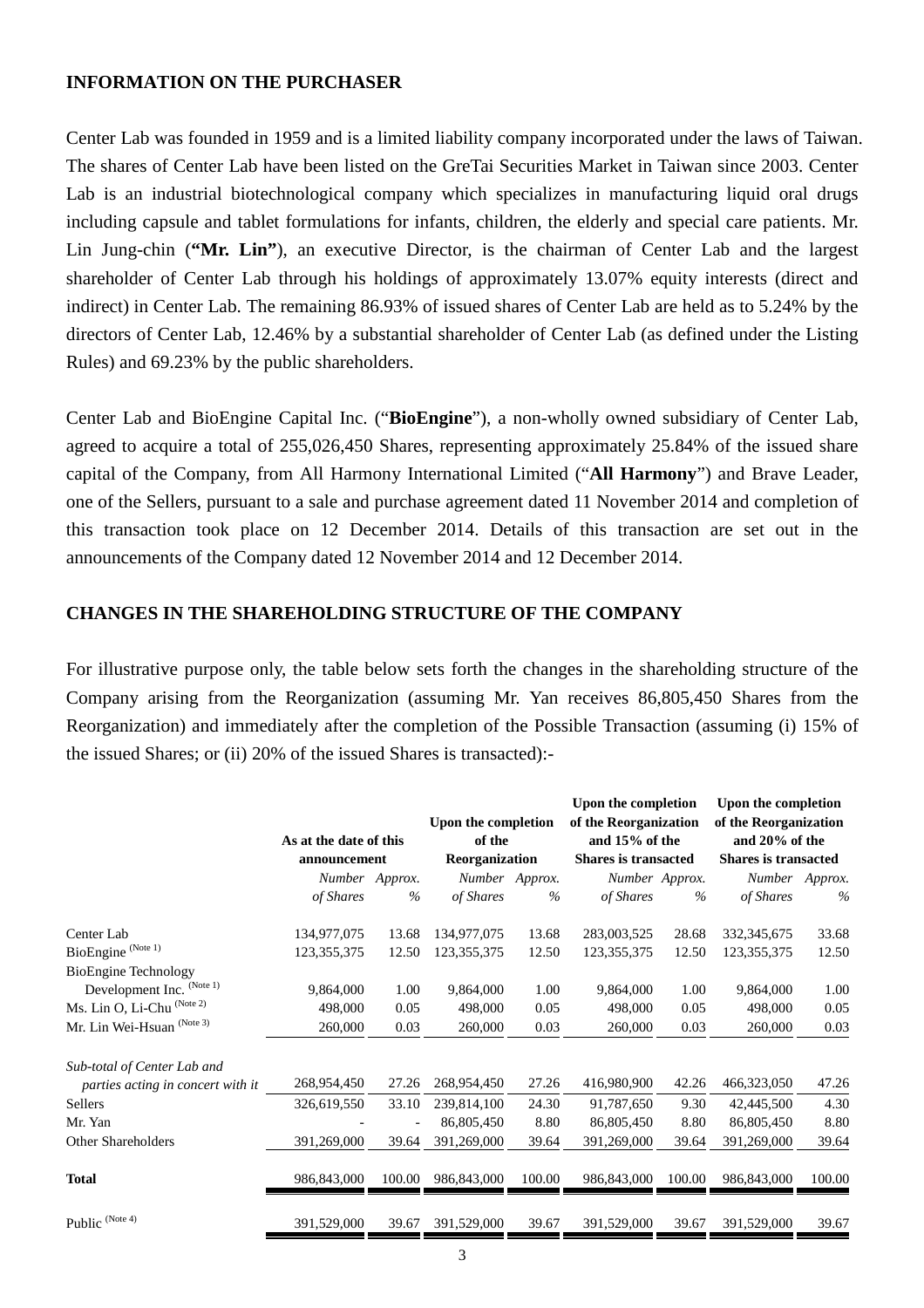Notes:

- 1. Both BioEngine and BioEngine Technology Development Inc. are non-wholly owned subsidiaries of Center Lab.
- 2. Ms. Lin O, Li-Chu is the spouse of Mr. Lin, an executive Director.
- 3. Mr. Lin Wei-Hsuan is the son of Mr. Lin, an executive Director.
- 4. Public shareholding includes 260,000 Shares held by Mr. Lin Wei-Hsuan.

#### **SECURITIES IN THE COMPANY AND FURTHER INFORMATION**

As at the date of this announcement, the total issued share capital of the Company is HK\$98,684,300 comprising 986,843,000 Shares. The Company has no other class of relevant securities in issue.

As at the date of this announcement, Brave Leader is interested in 126,619,550 Shares, representing approximately 12.83% of the issued Shares. It is a company incorporated in the British Virgin Islands (the **"BVI"**) with limited liability, which is owned as to 59.57% by Mr. Wu Yueshi (**"Mr. Wu"**), the former executive Director and chairman of the Company who resigned on 7 June 2013, 30.67% by Ms. Wu Xing Xing (**"Ms. X Wu"**, the elder sister of Mr. Wu) and 9.76% by Mr. Yan, the current executive Director and chairman of the Company.

As at the date of this announcement, Ausnutria Holdings is interested in 200,000,000 Shares, representing approximately 20.27% of the issued Shares. It is a company incorporated in the BVI with limited liability, which is owned as to 60% by Mr. Wu, 30% by Mr. Yan and 10% by Ms. Xiong Fanyi, who is the spouse of Mr. Wu.

As at the date of this announcement, Center Lab and its subsidiaries in aggregate are interested in 268,196,450 Shares, representing approximately 27.18% of the issued Shares.

Save for a total of 255,026,450 Shares acquired by Center Lab and BioEngine as mentioned above, between 28 November 2014 and 5 December 2014, Center Lab acquired 3,306,000 Shares at an average price of HK\$2.40 per Share whereas BioEngine acquired 9,864,000 Shares at an average price of HK\$2.59 per Share. Between 27 August 2014 to 12 December 2014, Mrs. Lin O, Li-Chu, the spouse of Mr. Lin, acquired 498,000 Shares at an average price of HK\$2.36 per Share. Between 8 December 2014 to 11 December 2014, Mr. Lin Wei-Hsuan, the son of Mr. Lin, acquired 260,000 Shares at an average price of HK\$2.50 per Share.

Save for the above, the Purchaser and parties acting in concert with it have not dealt in any Shares, convertible securities, warrants, options or derivatives of the Company during the six months prior to the date of this announcement. As at the date of this announcement, save for the above, the Purchaser and parties acting in concert with it do not hold, own, control or direct any Shares, convertible securities, warrants, options or derivatives of the Company.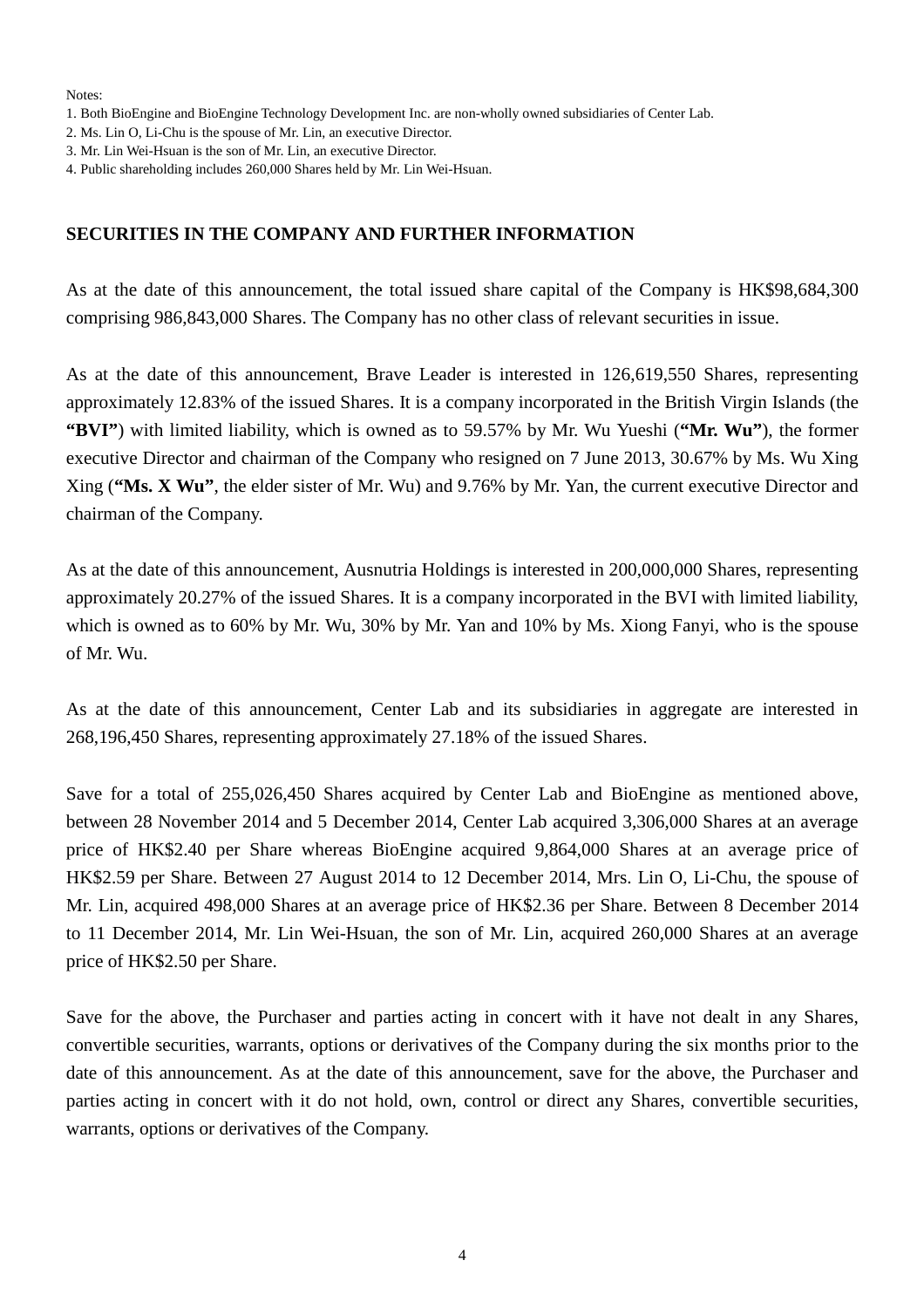#### **MONTHLY UPDATE**

In compliance with Rule 3.7 of the Takeovers Code, monthly announcement(s) setting out the progress of the aforesaid discussions will be made until an announcement of a firm intention to make an offer under Rule 3.5 of the Takeovers Code or of a decision not to proceed with an offer is made. Further announcement(s) will be made by the Company as and when appropriate or required in accordance with the Listing Rules and the Takeovers Code (as the case may be).

#### **DEALINGS DISCLOSURE**

The associates (within the meaning ascribed thereto under the Takeovers Code, including any person who owns or controls 5% or more of any class of relevant securities (as defined in paragraphs (a) to (d) in Note 4 to Rule 22 of the Takeovers Code) of the Company) of the Company and the Purchaser are reminded to disclose their dealings in the relevant securities of the Company under Rule 22 of the Takeovers Code.

In accordance with Rule 3.8 of the Takeovers Code, reproduced below is the full text of Note 11 to Rule 22 of the Takeovers Code:

#### *"Responsibilities of stockbrokers, banks and other intermediaries*

*Stockbrokers, banks and other intermediaries who deal in relevant securities on behalf of clients have a general duty to ensure, so far as they are able, that those clients are aware of the disclosure obligations attaching to associates and other persons under Rule 22 and that those clients are willing to comply with them. Principal traders and dealers who deal directly with investors should, in appropriate cases, likewise draw attention to the relevant Rules. However, this does not apply when the total value of dealings (excluding stamp duty and commission) in any relevant security undertaken for a client during any 7 day period is less than \$1 million.* 

*This dispensation does not alter the obligation of principals, associates and other persons themselves to initiate disclosure of their own dealings, whatever total value is involved.* 

*Intermediaries are expected to co-operate with the Executive in its dealings enquiries. Therefore, those who deal in relevant securities should appreciate that stockbrokers and other intermediaries will supply the Executive with relevant information as to those dealings, including identities of clients, as part of that co-operation."* 

**Shareholders and potential investors of the Company shall be aware that the LOI is non-legally binding. There is no assurance that the Possible Transaction or any transactions mentioned in this announcement will materialise or eventually be consummated, and the discussion in relation to the Possible Transaction set out in the LOI may or may not proceed with and the terms of the Possible Transaction are subject to negotiations between the parties to the LOI. As such, the discussions may**